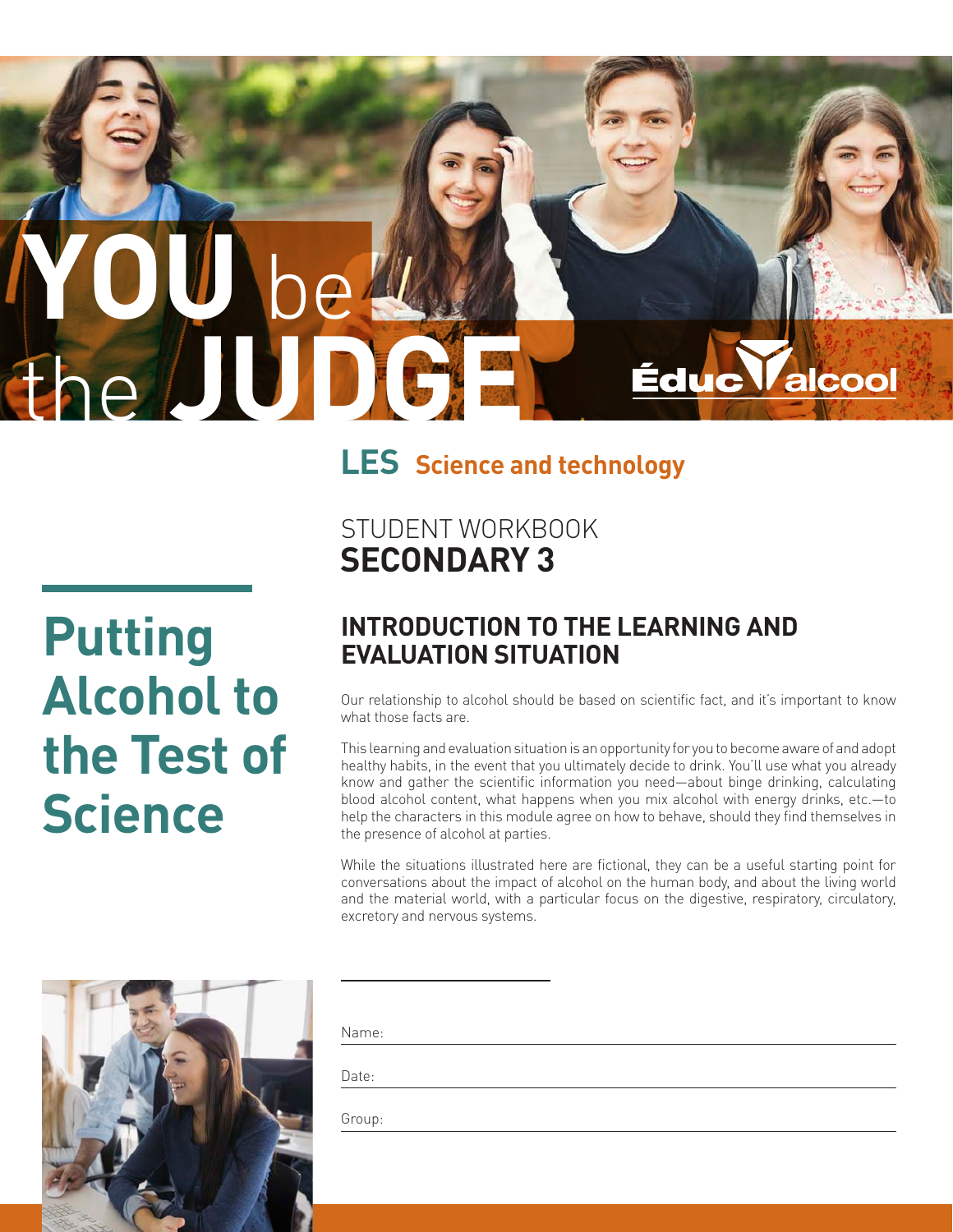#### **GETTING STARTED**



Just say the word "alcohol" and an image, an ad, a slogan or a fact seems to pop into your mind, doesn't it? But what do we really know about alcohol? What exactly do we know about those little ethanol molecules that constitute pure alcohol?

If you consider that more than 80% of Quebecers drink fairly regularly, it would make sense for people to know something about what they're doing. Providing such information is part of Éduc'alcool's mission.

Watch the following video: *La science a testé l'alcool (Alcohol has been scientifically tested)*



• Blood alcohol content (BAC):

 $\blacklozenge$  What kind of information do you need to calculate a person's BAC?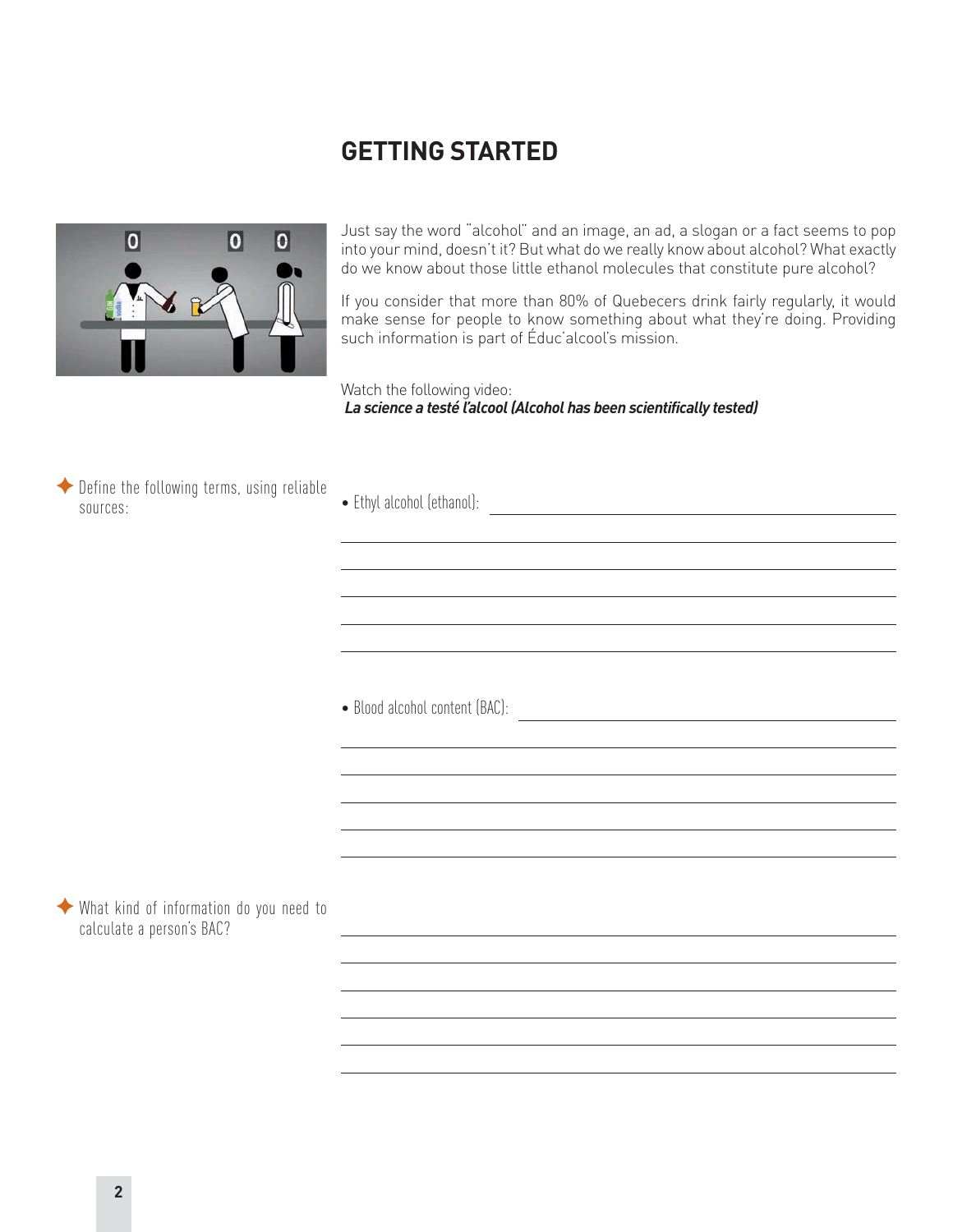# **Activity 1 A party at Isabelle's**

Fred is trying to convince his parents to let him go to a party at Isabelle's on Friday night with his friends from Sec 3. His parents aren't crazy about the idea because they're worried that there might be alcohol at the party.



**1** In your opinion, what would the arguments on both sides be?

List at least three arguments Fred could use to reassure his parents.



List at least three arguments his parents could use to convince Fred not to drink.

Interprets the issue appropriately. *Suggests an initial solution.*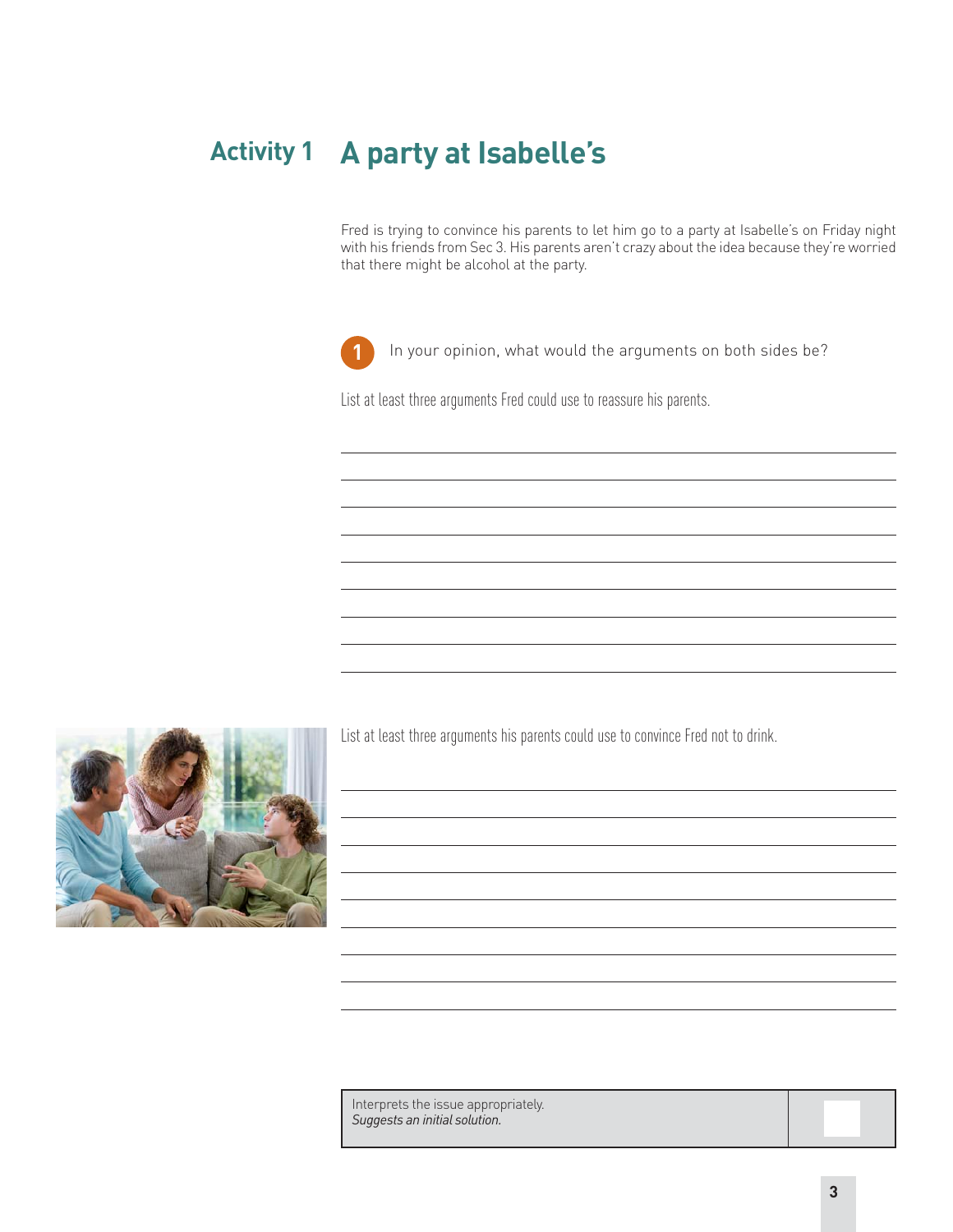

**Research:** Fred's conversation with his parents highlights certain facts about the effects of alcohol on the human body. Using reliable sources, such as the Éduc'alcool website, see if you can find new information that can help resolve the issue.

#### **Assignment**

Study the effects of alcohol on the human body using information found on the Éduc'alcool website (educalcool.qc.ca):

- *Alcohol and Health: Alcohol and the Human Body*
- *Alcohol and Health: The Effects of Early Alcohol Use*
- *Alcohol and Energy Drinks : Don't Get Your Kicks from this Mix!*

#### **Note scientific data on drinking for the following:**

|                                                                           | <b>SCIENTIFIC INFORMATION</b> |
|---------------------------------------------------------------------------|-------------------------------|
| 1. Differences according to age, sex and weight<br>(body mass)<br>Source: |                               |
| 2. The effects of alcohol on the brain<br>Source:                         |                               |
| 3. High-risk behaviours<br>Source:                                        |                               |



**Rationale:** Using your new-found knowledge, explain why Fred's parents had reason to be concerned about there being alcohol at the party and why they didn't want him to drink.

Provides or justifies explanations related to the issue. *Justifies decisions (or opinions) based on scientific knowledge.*

*Uses the correct terminology, rules and conventions.*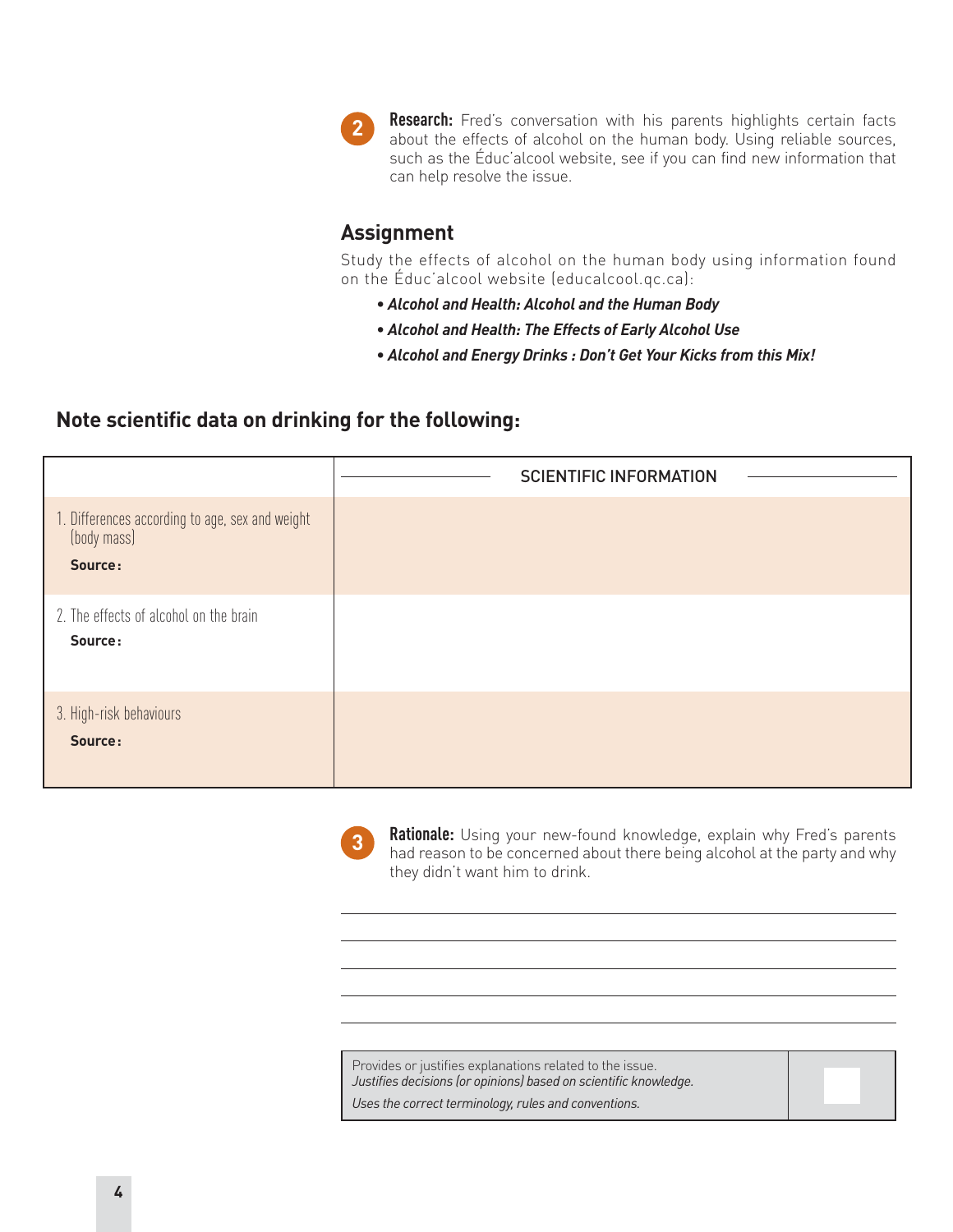# **How does being 18 change things? Activity 2**

Fred's parents are OK with him going to the party because a responsible adult will be present to keep an eye on things. Now they have to have to discuss the same subject with their older son!

Steve, Fred's older brother, is 18 and he's also going to spend the evening out with friends. His parents would like to make a few suggestions: they want to recommend a limit and an acceptable way to drink.

The following documents will help you in your research:

- **•** *Drinking games can be deadly*
- *Alcohol and Health Alcohol and the Human Body:* Find information about how alcohol is digested and eliminated, and about the recommended drinking limits.

### 2.1 Fred's older brother and their parents

Considering the messages you have already seen about alcohol on TV, **1** posters and online:

List two things Steve could say to his parents:

List two things Steve's parents could recommend for him:

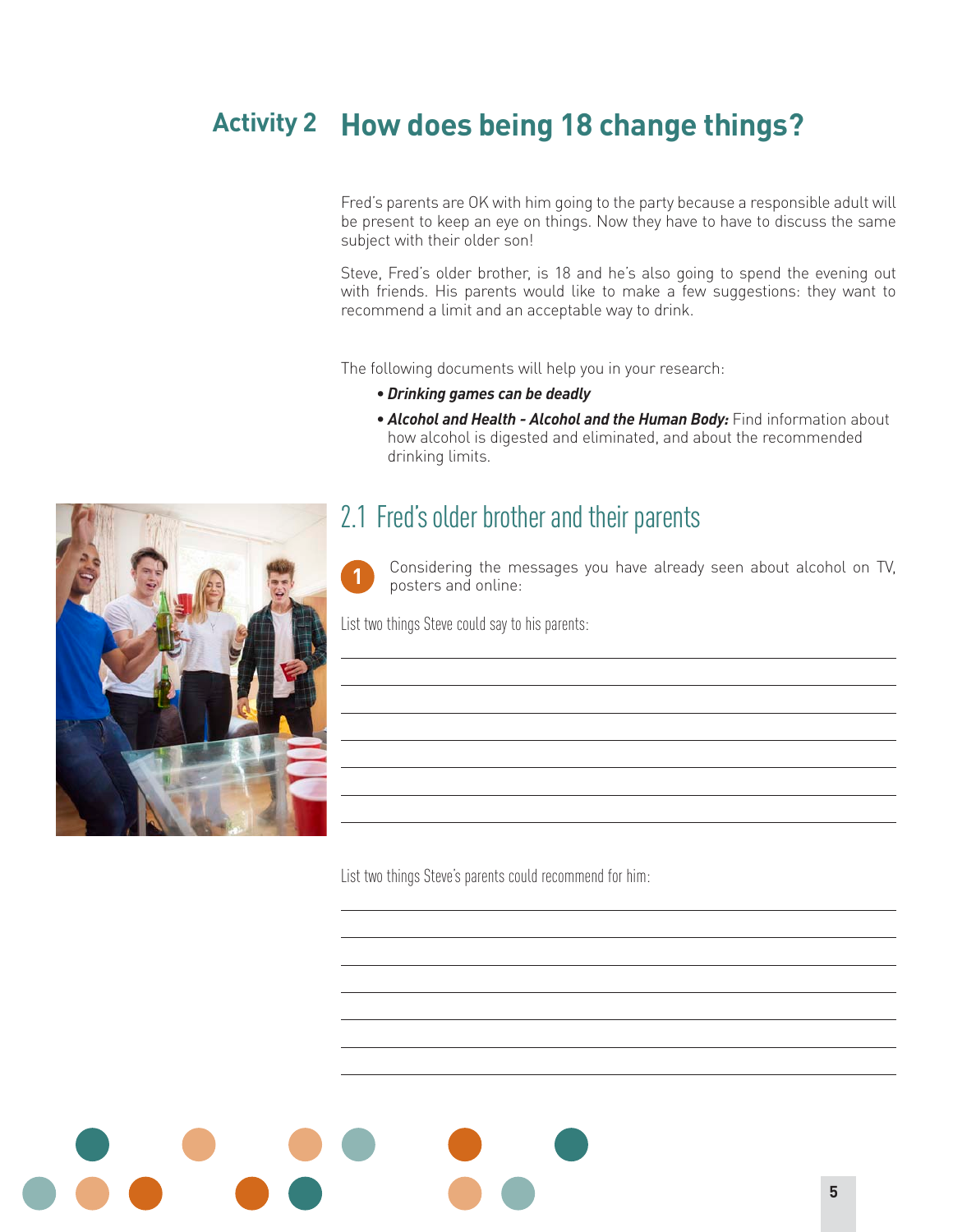

**Research:** Look up scientific information that can help you better understand what happens when you drink alcohol, and allow you to help Steve make an enlightened decision. Make note of scientific data for the following:

|                                                                                                                           | <b>SCIENTIFIC INFORMATION</b> |
|---------------------------------------------------------------------------------------------------------------------------|-------------------------------|
| Digestion and elimination of alcohol<br>Look for this information in "Alcohol and<br>Health: Alcohol and the Human Body." |                               |
| Binge drinking/Drinking games                                                                                             |                               |
| Drinking limits to avoid intoxication<br>Look for this information in the report on<br>drinking games.                    |                               |



**Rationale:** Use your new-found knowledge to come up with some advice **3 Redunate:** Use your new-lourd knowthat Steve's parents could offer him.

Provides sufficient explanation. *Provides or justifies explanations related to the issue. Justifies decisions (or opinions) based on scientific knowledge.*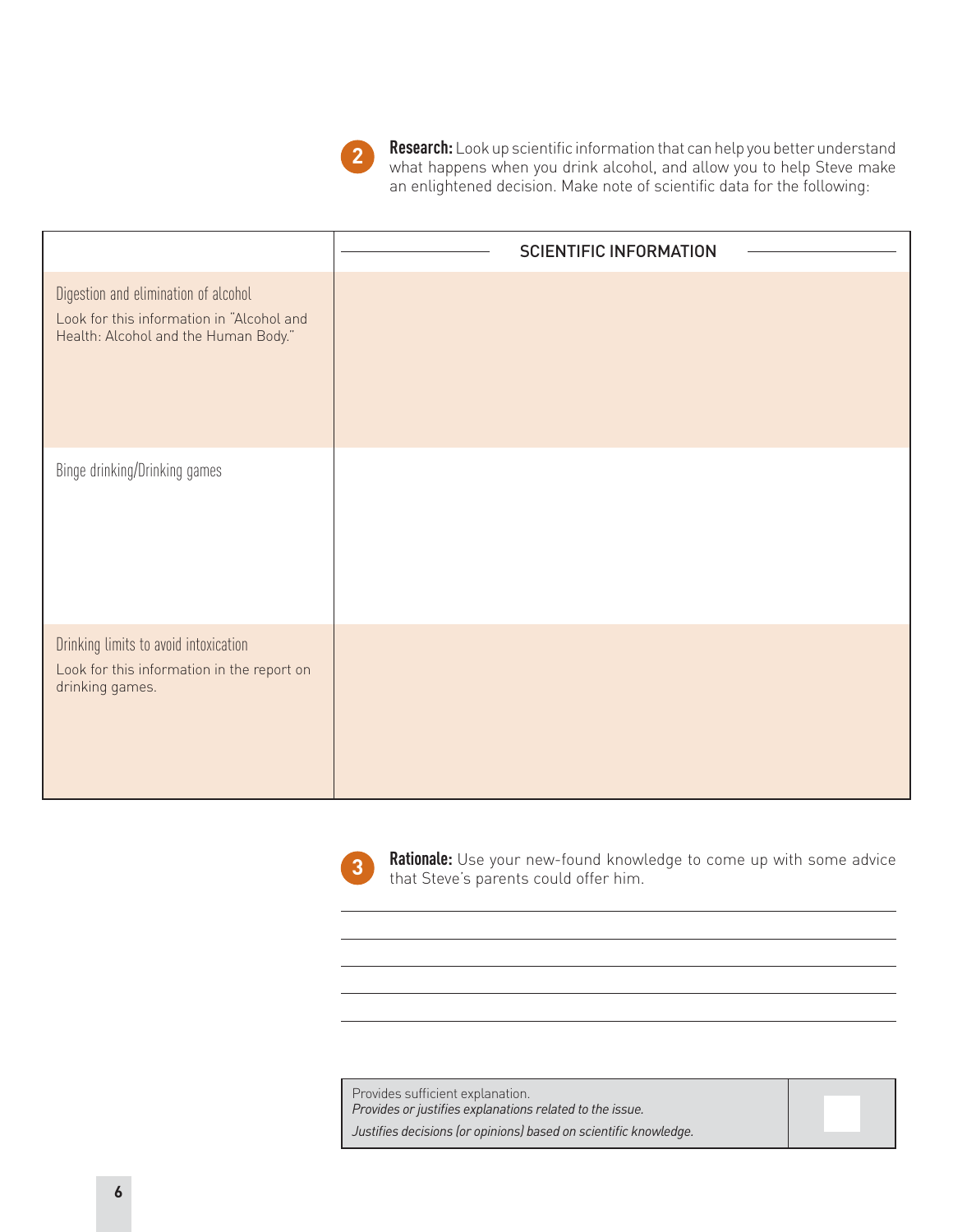# 2.2 Blood alcohol content (BAC) and calculations

To help Steve stick to the limit and avoid becoming intoxicated, calculate the concentration of alcohol in his blood (his blood alcohol content, or BAC) after drinking different amounts.

To calculate BAC, you will need the following information:

- the number of drinks consumed
- the volume of each drink
- the alcohol content of each drink
- Steve's body weight (mass)

The following formulas will also help you with your calculations.

| $A = BAC$ $(q/l)$                                                                                                                    | <b>V</b> alcohol $=$ <b>V</b> all drinks $\bullet$ <b>C</b> |
|--------------------------------------------------------------------------------------------------------------------------------------|-------------------------------------------------------------|
| $C =$ Alcohol content of the drink $(\% \text{ v/v})$                                                                                |                                                             |
| V alcohol = Total volume of alcohol present (ml)                                                                                     | $Q = V$ alcohol • $P$                                       |
| $Q =$ Quantity of alcohol in grams $(q)$                                                                                             |                                                             |
| $\rho =$ Density of alcohol (g/ml), i.e. 0.8 g/ml                                                                                    |                                                             |
| $M = Mass$ (weight) of the person (kg)                                                                                               | A<br>Q                                                      |
| $K =$ Diffusion coefficient (varies according to amount<br>of water in the body)<br>i.e. 0.6 l/kg for a woman and 0.7 l/kg for a man | <b>M</b> • K                                                |

Here's an example of how to use the information and formulas to calculate BAC:

#### EXAMPLE

**Tony (180 cm, 70 kg) drinks two beers (355 ml, 6% alcohol). Calculate his BAC.**

**1. Calculate the total volume of drinks consumed:** 

Two drinks X 355 ml = 710 ml

**2. Calculate the volume of alcohol (V alcohol) in the drinks, knowing that the alcohol content of each drink is 6% v/v:**

**Isolate the unknown variable using fractions:**



**Or calculate the volume using the formula:**

V alcohol = V all drinks • C (% v/v) V alcohol = 710 ml • 6 ml alcohol = 42.6 ml alcohol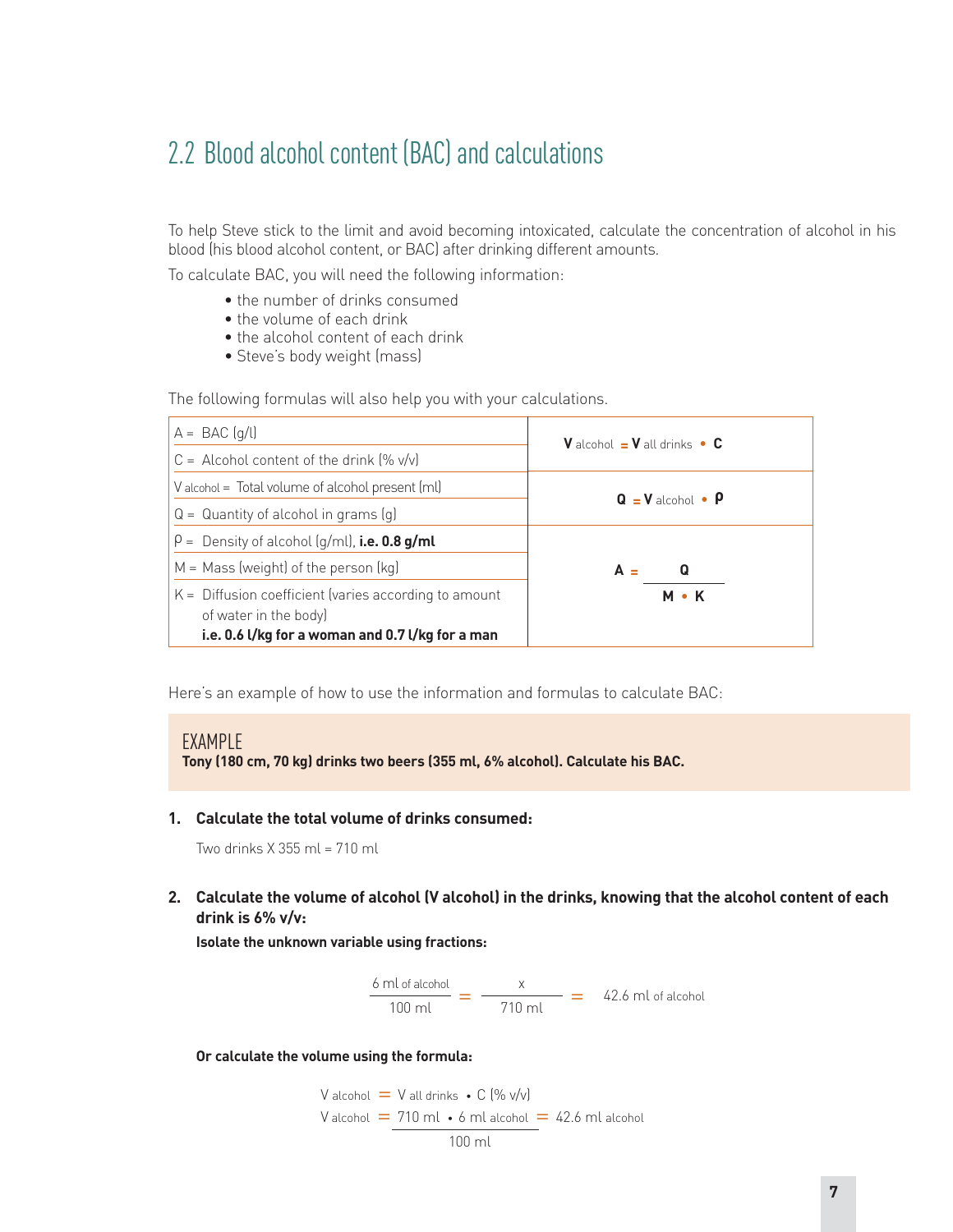

**3. Calculate the quantity of alcohol in grams (Q) in the total volume of drinks consumed, knowing that the density of alcohol is 0.8 g/ml:**

| $Q = 2$               | $Q = V$ alcohol $\cdot \rho$                  |
|-----------------------|-----------------------------------------------|
| V alcohol $=$ 42.6 ml | $Q = 42.6$ ml $\cdot$ 0.8 g = 34.08 g alcohol |
| $\rho = 0.8 q$        |                                               |
|                       |                                               |

**4. Calculate the blood alcohol content (BAC) (g/l):**

$$
A = ?\nM = 70 kg\nK = 0.7 l\n
$$
A = \frac{34.08 g}{70 kg \cdot 0.7 l} = \frac{0.7 g}{l} \text{ or } \frac{0.07 g}{100 ml}
$$
$$



#### **ANSWER: Tony has a blood alcohol content (BAC) of 0.07% (m/v).**

**5. Now calculate Steve's BAC under the following conditions:** 

| <b>BAC CALCULATIONS</b>                                                 | <b>ANSWERS</b> |
|-------------------------------------------------------------------------|----------------|
| a) He weighs 50 kg and drinks three beers<br>[355 ml each, 5% alcohol]  |                |
| b) He weighs 75 kg and drinks two shooters<br>(45 ml each, 40% alcohol) |                |
| c) He weighs 60 kg and drinks two beers<br>[355 ml each, 6.1% alcohol]  |                |
| d) He weighs 50 kg and drinks two beers<br>[355 ml each, 5% alcohol]    |                |
| e) He weighs 60 kg and drinks two beers<br>[355 ml each, 4% alcohol]    |                |

Remember: BAC calculations are approximate. To determine a person's exact BAC, you need a blood or breath sample.

> Identifies the relevant elements of the issue and the common aspects *Comes up with an initial solution.*

*Provides or justifies explanations related to the issue*

*Justifies decisions (or opinions) based on scientific knowledge*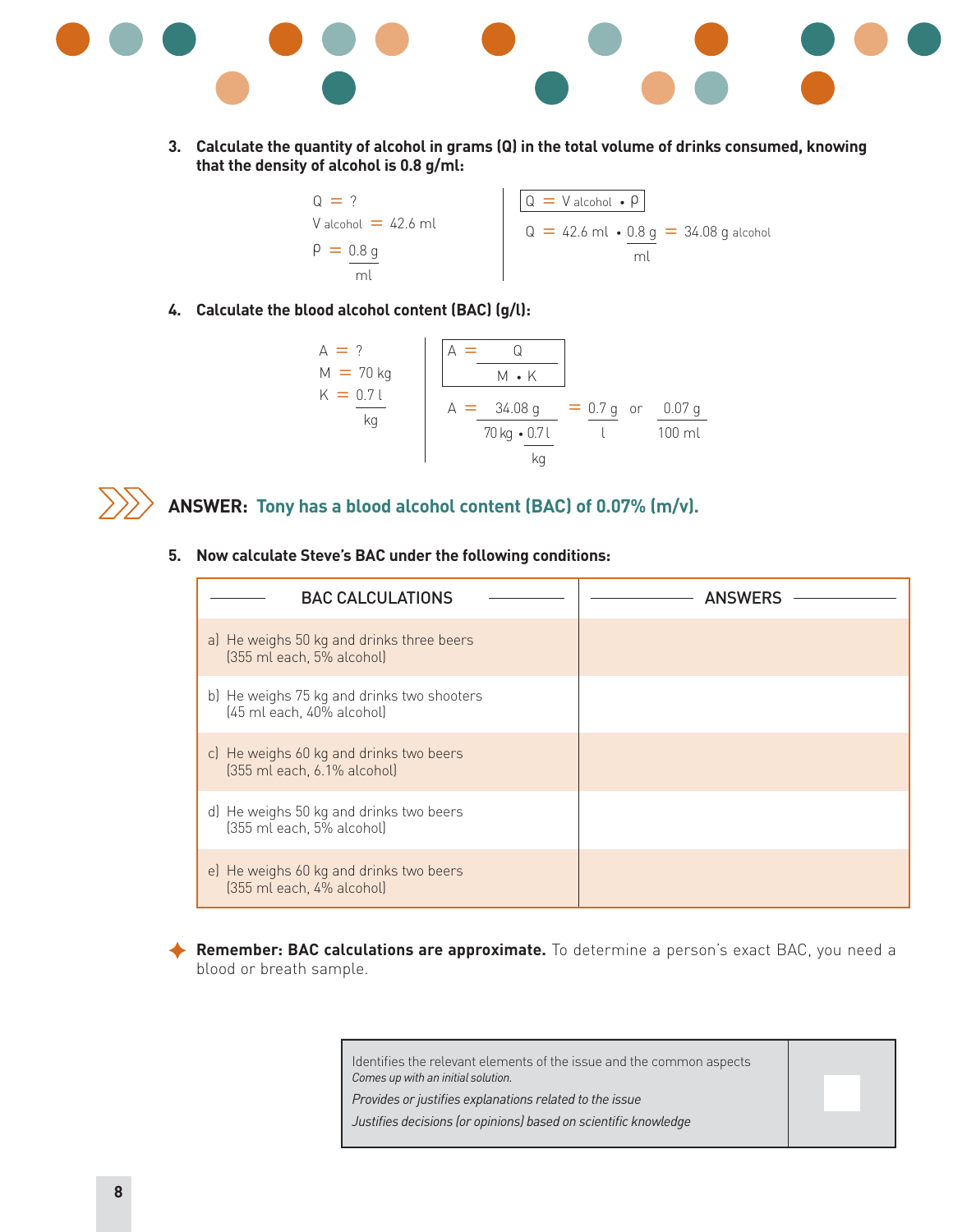

# **Activity 3 Mixes to avoid**

#### THE SET-UP

**Steve is a little tired the night of the party and he doesn't really like the taste of alcohol, so he wants to mix it with an energy drink to solve both problems at once and be part of the gang.**



Using what you have already read, complete the following exercise. Answer these two questions: **1**

What are the first recommendations you could give Steve about mixing alcohol and energy drinks?

If Steve decides to mix alcohol and energy drinks, what are some of the things you think he might feel the next morning when he goes to work (at a dep, grocery store or municipal pool)?



**Research:** Read official publications containing scientific data about mixing alcohol and energy drinks that can help you better understand the effects of such mixes, and allow you to help Steve make an enlightened decision.

|                                                                              | <b>SCIENTIFIC INFORMATION</b> |
|------------------------------------------------------------------------------|-------------------------------|
| Number of drinks:                                                            |                               |
| Effects when you drink the mix:                                              |                               |
| Consequences and effects of alcohol abuse on<br>the human body the next day: |                               |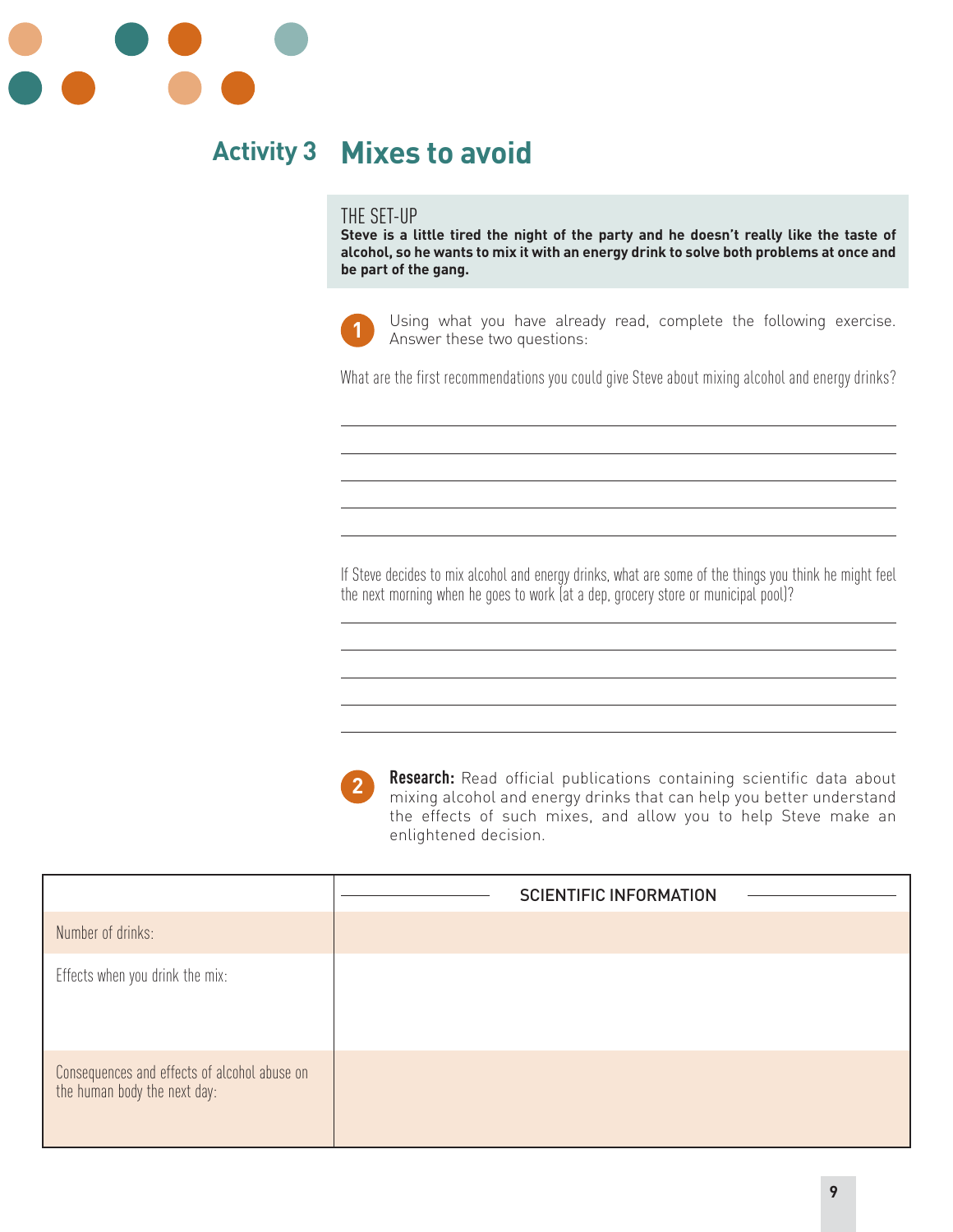**Rationale:** Using your new-found knowledge, how would you advise Steve?

*Provides or justifies explanations related to the issue Justifies decisions (or opinions) based on scientific knowledge*

#### **Review**

When science tests alcohol, does it help convince people to adopt healthy drinking habits? Explain your answer.





Éduc'alcool has developed a number of useful tools: some can be found on its website, while others are mobile apps.

**Blood Alcohol Calculator Calcoholator Drink Dashboard**



ISBN: 978-2-924784-25-9